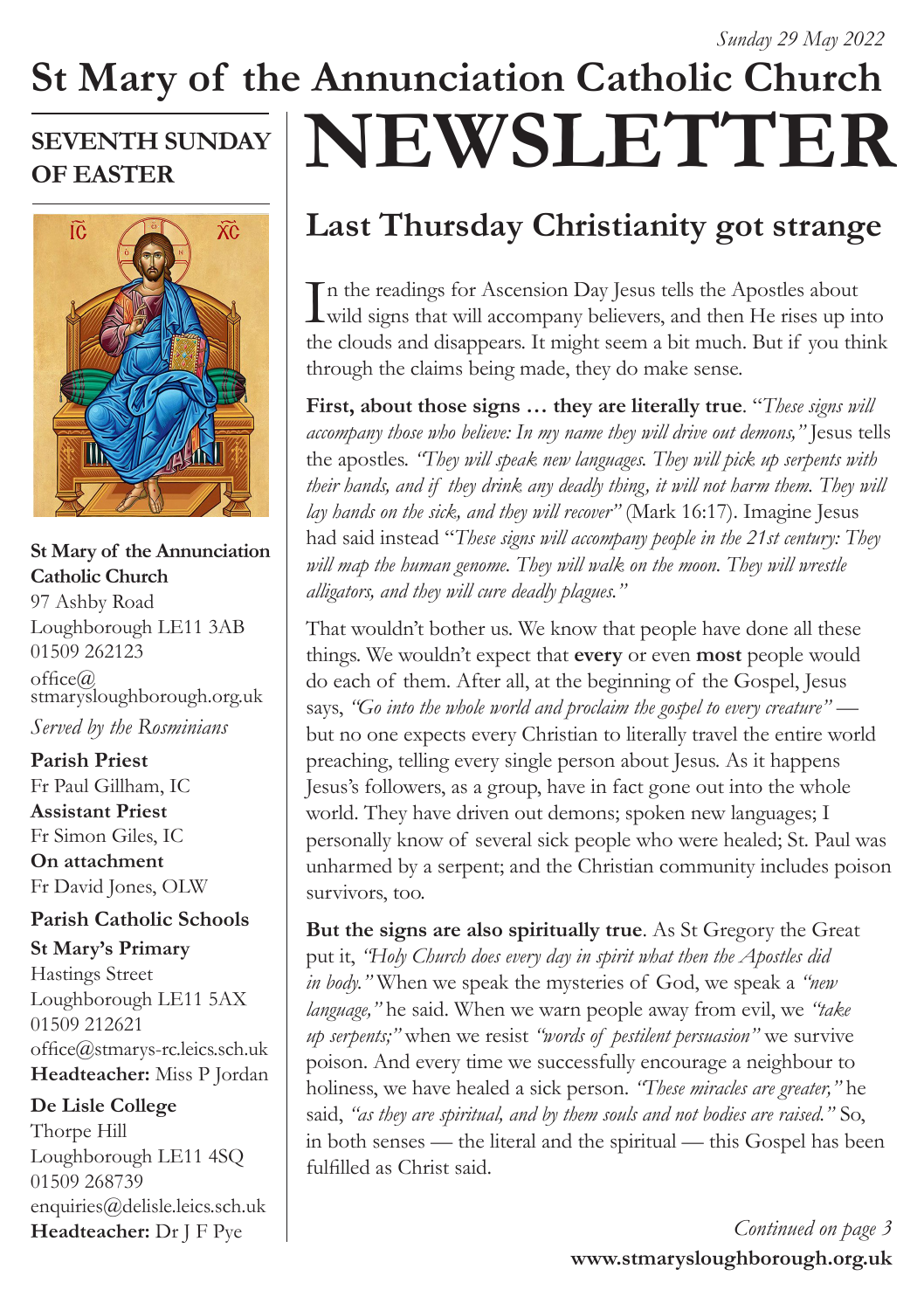

*The Visitation*

### **Please pray for those who are sick**

#### **for those who have recently died**

Jack Paisley Tony Jackson Giuseppina Giorgio Greg O'Connor *May they rest in peace*

#### **and for those whose anniversaries occur at this time**

Scott Walker Giovanna Palmieri Vito Caruso Andrew Derby Ryszard Stabik Pasqualino Cassella

### **PLEASE NOTE**

Due to government regulations regarding personal data (GDPR), we are not able to publish name details of Mass intentions for the living in this online version of the newsletter.

# **MASS INTENTIONS AT ST MARY'S**

| Sat 28th<br>$6.00$ pm   | <b>Vigil Mass</b><br>Filomena Gobi Varallo (RIP)        |
|-------------------------|---------------------------------------------------------|
|                         |                                                         |
| Sun 29th<br>9.00am      | <b>Seventh Sunday of Easter</b><br>For the Parish       |
| 11.15 am                | Eamon Johnston (RIP)                                    |
| 2.30pm                  | Baptism                                                 |
| 4.00pm                  | Italian Mass                                            |
| Mon 30th                | <b>Easter Feria</b>                                     |
| 9.15 am                 | Margaret Boyle (RIP)                                    |
| Tues 31st               | Visitation of the Blessed Virgin Mary (Feast)           |
| 9.15 am                 | Clelia Paciolla (RIP)                                   |
| 1.30pm                  | Requiem Mass: Giuseppina Giorgio (RIP)                  |
| <b>Weds 1st</b>         | St Angela Merici, Virgin                                |
| $6.00 - 6.25$ pm        | Parish Rosary (in church)                               |
| 6.30pm                  | Hilda Rawlins (RIP) (Latin, old rite)                   |
| Thurs 2nd               | Ss Marcellinus & Peter (Memoria)                        |
| 9.15 am                 | Kelly York (RIP)                                        |
| Fri 3rd                 | Ss Charles Lwanga & Companions (First Friday)           |
| 6.00-6.25pm Confessions |                                                         |
| 6.30pm                  | For our Deceased Relatives & Friends                    |
| Sat 4th                 | <b>Easter Feria</b> (Five First Saturdays devotion)     |
| 10.00am                 | Pat Newby (RIP) Public Mass                             |
| 10.30am                 | Private prayer with Exposition of the Blessed Sacrament |
|                         |                                                         |
| $-12.30$ pm             | with Confessions 10.30-11.30am                          |
| 6.00pm                  | Vigil Mass: Andrew Carr (RIP)                           |
| Sun 5th                 | Pentecost                                               |
| 9.00am                  | Charles O'Toole (RIP)                                   |
| 11.15 am                | For the Parish                                          |
|                         | Confirmation                                            |

### **This week at St Mary's**

**Mon 30th** Finance Committee meeting: 7.00pm

**The second collection this weekend is for World Communications.**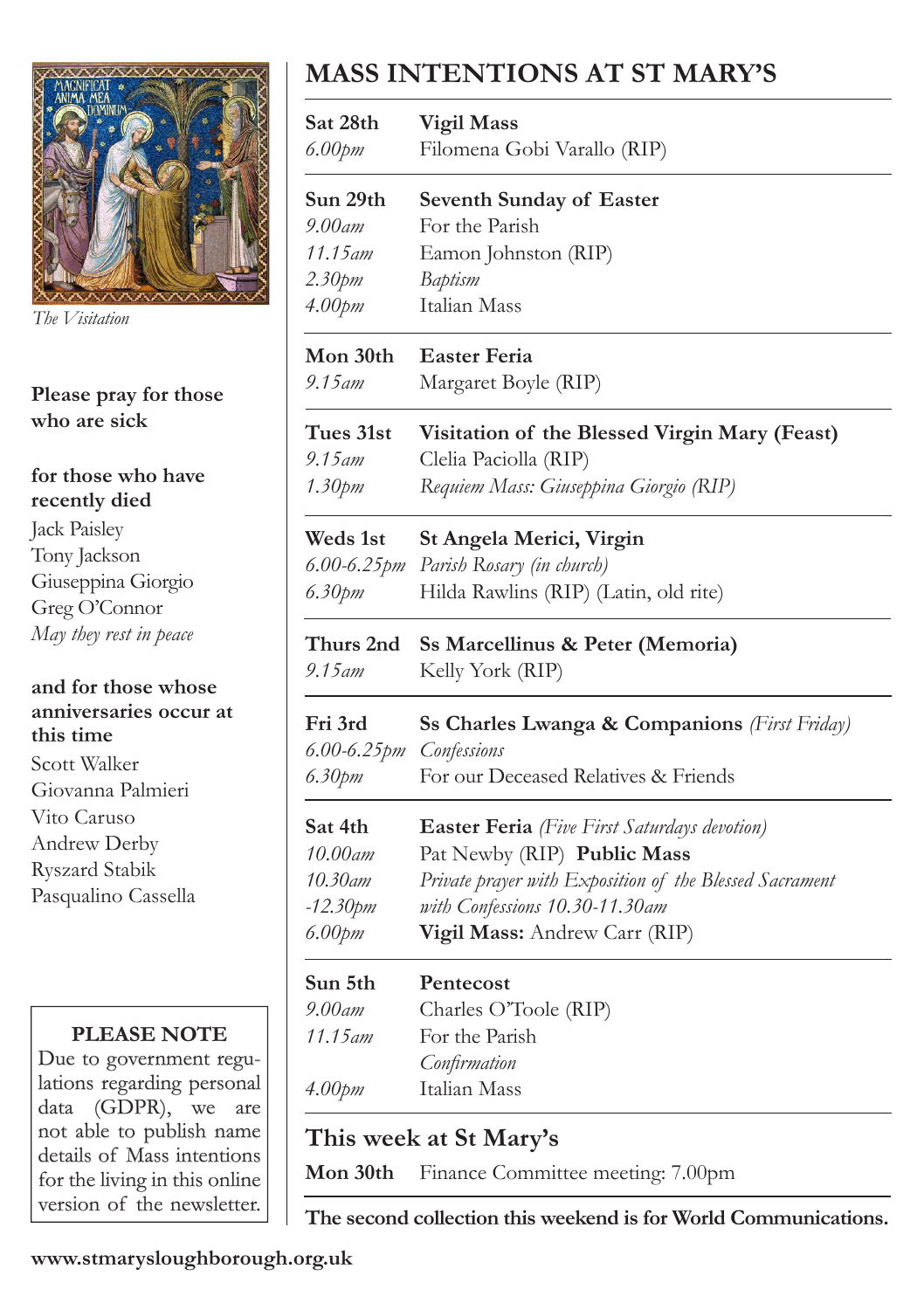### *Continued from front page*

### **But what about Jesus ascending into heaven?**

If it seems odd or uncharacteristic for Jesus that *"as they were looking on, He was lifted up, and a cloud took him from their sight,"* it's important to remember a few things. Jesus had to walk a fine line. He was both man and God, but that reality was too mind-blowing for people to grasp. So, throughout His whole life on earth, He had to demonstrate He was God while preaching His message very carefully. This is why He did a few things like multiplying loaves, walking on water and raising the dead, while saying a lot of things that only God could say — about the kingdom of God, the meaning of love, and the purpose of life. But when it came time for him to depart, He no longer had to walk a fine line. Now He had to show plainly who He was and what He had come for — to form a group of people who would proclaim His name to every end of the earth.

People often ask, in frustration, *"If Jesus was really God, why didn't He just speak plainly about it and show who He was?"*

Well, He does just that in the Ascension. In Matthew 28:18 He tells the Apostles that all authority in heaven and earth had been given to Him. Then He ascends, showing it to be true.

**Ultimately, the message of the readings is that Yes, Christianity is strange. Or, better,** *mysterious***.** We profess it every week at Mass: *"He ascended into heaven and is seated at the right hand of the Father."* Our whole faith is predicated on belief that Almighty God came down from heaven to gather us up and bring us back there with Him. In His public ministry, Jesus showed us that God could dwell and walk with us. In the Ascension, He shows that we can dwell and walk with God. How? "You will receive power when the Holy Spirit comes upon you," He said. Stay tuned for next week …

*Fr David Jones OLW*

**Forty Hours Devotion:** The Loughborough Deanery will be celebrating Forty Hours Adoration of the Blessed Sacrament leading up to the Solemnity of Corpus Christi. Mass will be celebrated each day at 9.30am followed by all day Exposition of the Blessed Sacrament concluding with Benediction at 8pm. The dates and venues are as follows: **Monday 13th June** at Holy Cross, Whitwick; **Tuesday 14th June** at St Mary's Loughborough; **Thursday 16th June** at St Wilfrid's, Coalville; and **Friday 17th June** at Loughborough University Chaplaincy. I hope many parishioners will support this especially here and at the University which falls within the parish. Signing up sheets for St Mary's are at the entrance to the church. *Fr Paul*

### **The Platinum Jubilee of Her Majesty Queen Elizabeth II**

The Bishops' Conference has requested that the following prayer be prayed for Her Majesty's Platinum Jubilee.

*Almighty God, we pray that your servant Elizabeth, our Queen, who, by your providence has received the governance of this realm, may continue to grow in every virtue, that, imbued with your heavenly grace, she may be preserved from all that is harmful and evil and, being blessed with your favour may, with the royal family, come at last into your presence, through Christ, who is the way, the truth and the life and who lives and reigns with you in the unity of the Holy Spirit, God, for ever and ever. Amen.*

**Study, Reflect, and Celebrate our Synodal Journey** is being held on **Thursday 9th June**, at the Doubletree by Hilton Hotel in Nottingham, 6pm – 9pm, and is open to all parishioners involved in the Synod. Please book as soon as you can (as places are limited) by emailing simon.gillespie $@$ dioceseofnottingham.uk.